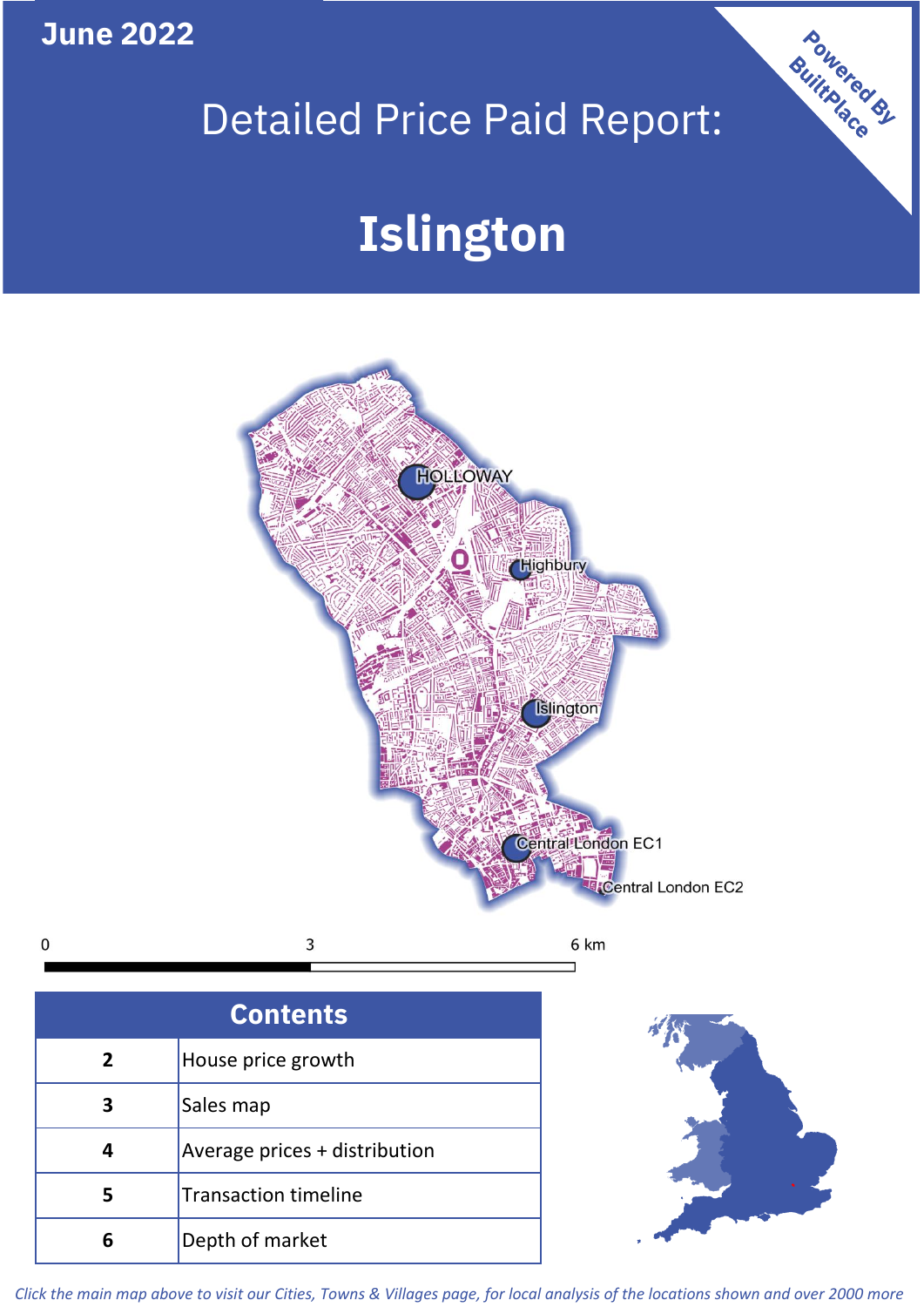#### **Headline Data**

|                     | <b>Current level</b> | 3 month  | <b>Annual</b> | 5 year  | 10 year  |
|---------------------|----------------------|----------|---------------|---------|----------|
| <b>House prices</b> | £712,968             | $-1.3%$  | 4.6%          | 12.9%   | 62.3%    |
| <b>Transactions</b> | 2,062                | $-11.5%$ | 16.3%         | $-8.2%$ | $-22.5%$ |

## **House Price Growth (April 2022 data)**

#### *Annual Change in House Prices*



House prices in Islington grew by 4.6% in the 12 months to April 2022 (based on 3-month smoothed data). By comparison national house prices grew by 10.7% and prices in London grew by 6.7% over the same period.

Islington house prices are now 71.5% above their previous peak in 2007, compared to +76.7% for London and +52.9% across England.



#### *Year-To-Date Change in House Prices, December to April*

Local prices have fallen by 1.6% in 2022 so far, compared to growth of 0.9% over the same period last year.

#### *Source: OS OpenData; UK House Price Index (Contains HM Land Registry data © Crown copyright)*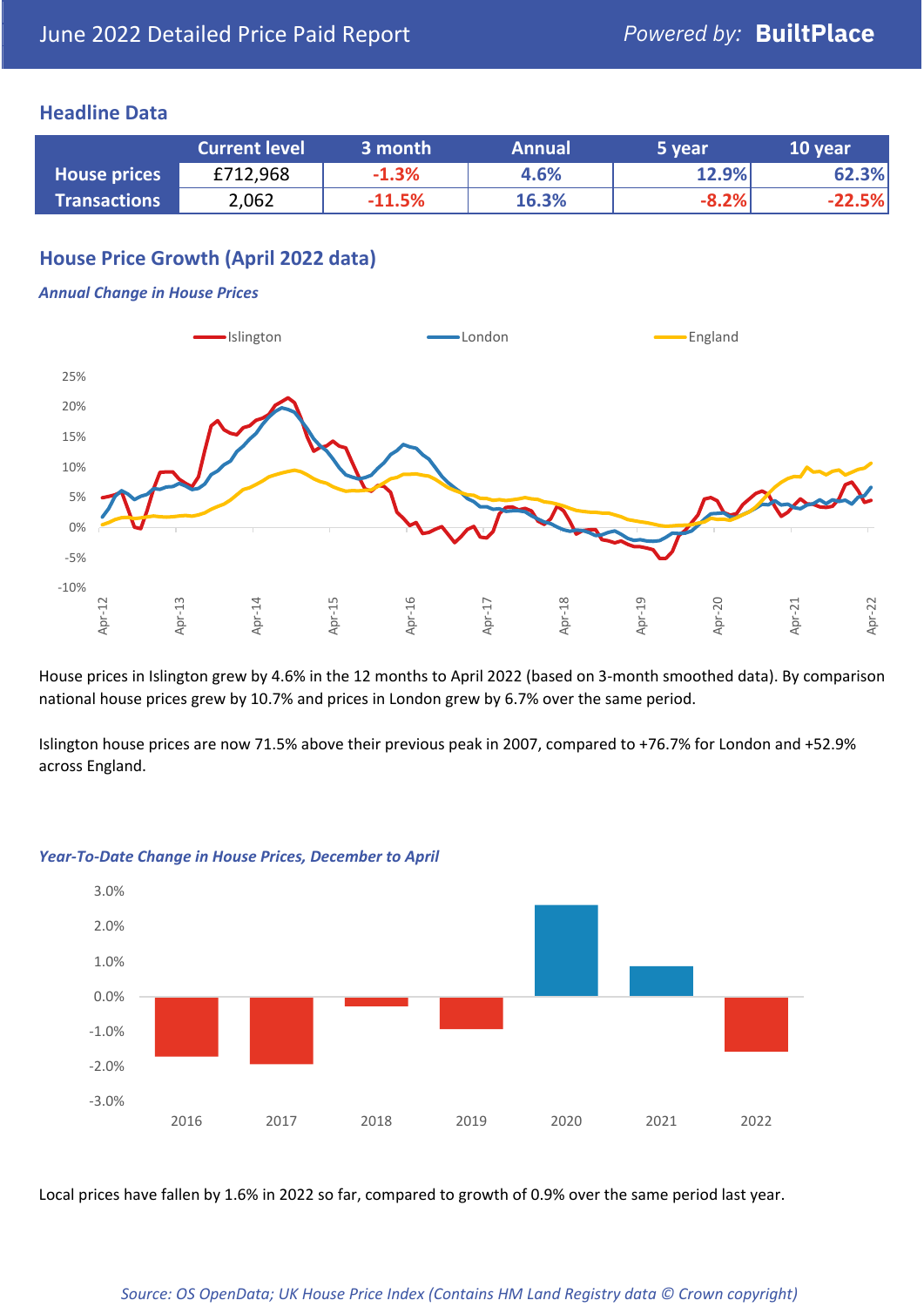## **House Price Map**

*12 months to April 2022*



*Each point is one postcode, coloured by the average value relative to all sales in this local authority (price bands are LA-specific quintiles).*

## **Map Key**

| Min        | <b>Max</b> |                            |
|------------|------------|----------------------------|
| Up to      | £421,000   | 1st quintile / lowest 20%  |
| £421,000   | £550,000   | 2nd quintile               |
| £550,000   | £736,000   | 3rd quintile               |
| £736,000   | £1,182,000 | 4th quintile               |
| £1,182,000 | and over   | 5th quintile / highest 20% |

*Source: OS OpenData; UK House Price Index (Contains HM Land Registry data © Crown copyright)*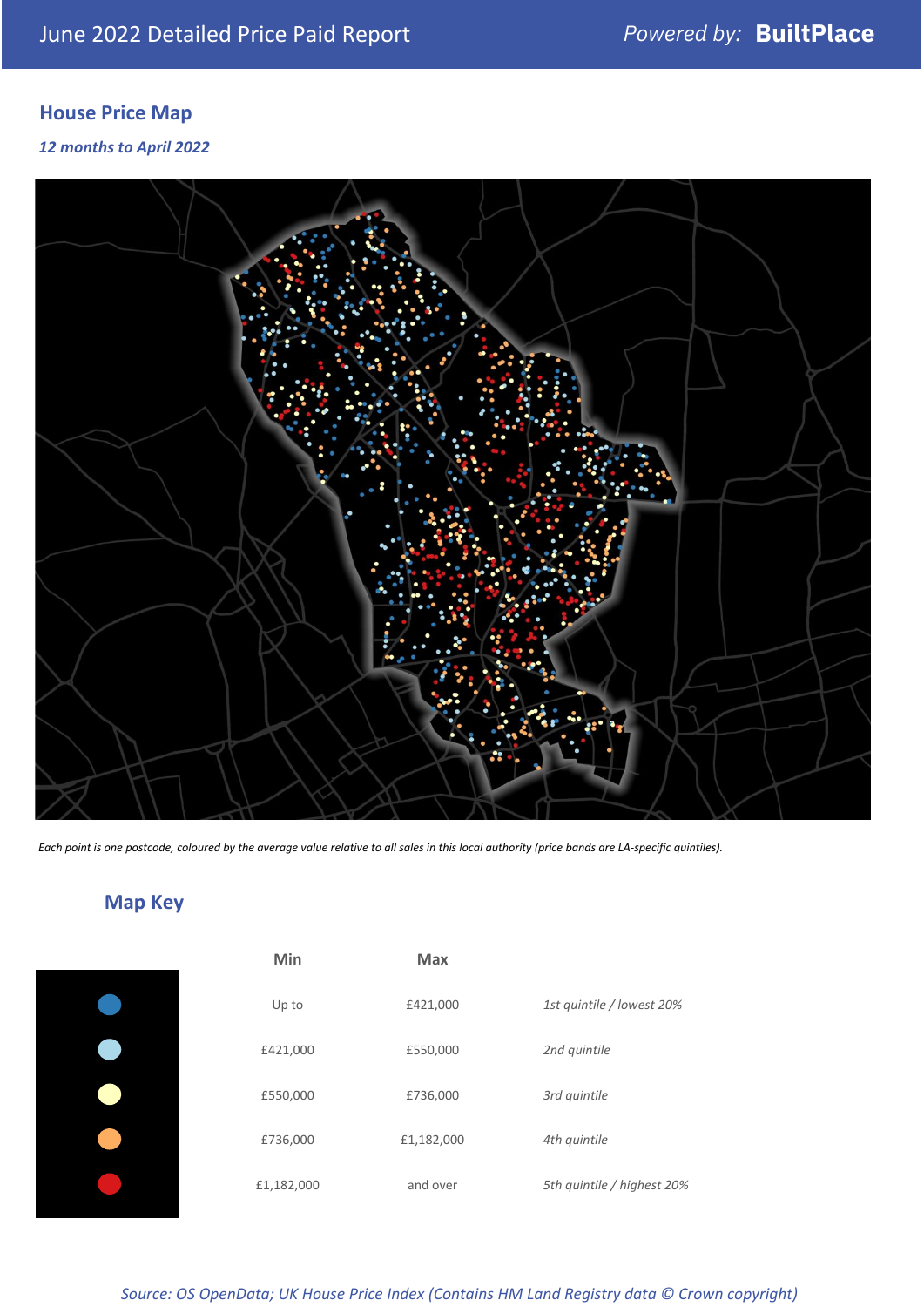## **Average House Price by Property Type**

#### *12 months to April 2022*



|                 | <b>New</b>           | <b>Second hand</b> |  |  |
|-----------------|----------------------|--------------------|--|--|
| <b>Flat</b>     | £1,077,410           | £591,686           |  |  |
| <b>Terraced</b> | No recorded<br>sales | £1,491,797         |  |  |
| Semi-detached   | No recorded<br>sales | £1,879,256         |  |  |
| <b>Detached</b> | No recorded<br>sales | £1,688,833         |  |  |

## **House Price Distribution by Year**

*All properties, by price band and calendar year (2020 = year to date)*

|                    | 1997 | 2002 | 2007 | 2012 | 2017 | 2019 | 2020 |
|--------------------|------|------|------|------|------|------|------|
| <b>Under £100k</b> | 41%  | 3%   | 0%   | 0%   | 0%   | 0%   | 0%   |
| £100-200k          | 40%  | 31%  | 7%   | 5%   | 3%   | 1%   | 0%   |
| E200-300k          | 12%  | 33%  | 31%  | 20%  | 3%   | 2%   | 1%   |
| £300-400k          | 4%   | 15%  | 25%  | 23%  | 11%  | 12%  | 14%  |
| £400-500k          | 1%   | 8%   | 13%  | 18%  | 18%  | 16%  | 18%  |
| <b>£500k-1m</b>    | 1%   | 8%   | 20%  | 25%  | 44%  | 45%  | 48%  |
| £1-2m              | 0%   | 1%   | 4%   | 8%   | 17%  | 19%  | 14%  |
| <b>Over £2m</b>    | 0%   | 0%   | 0%   | 1%   | 3%   | 4%   | 5%   |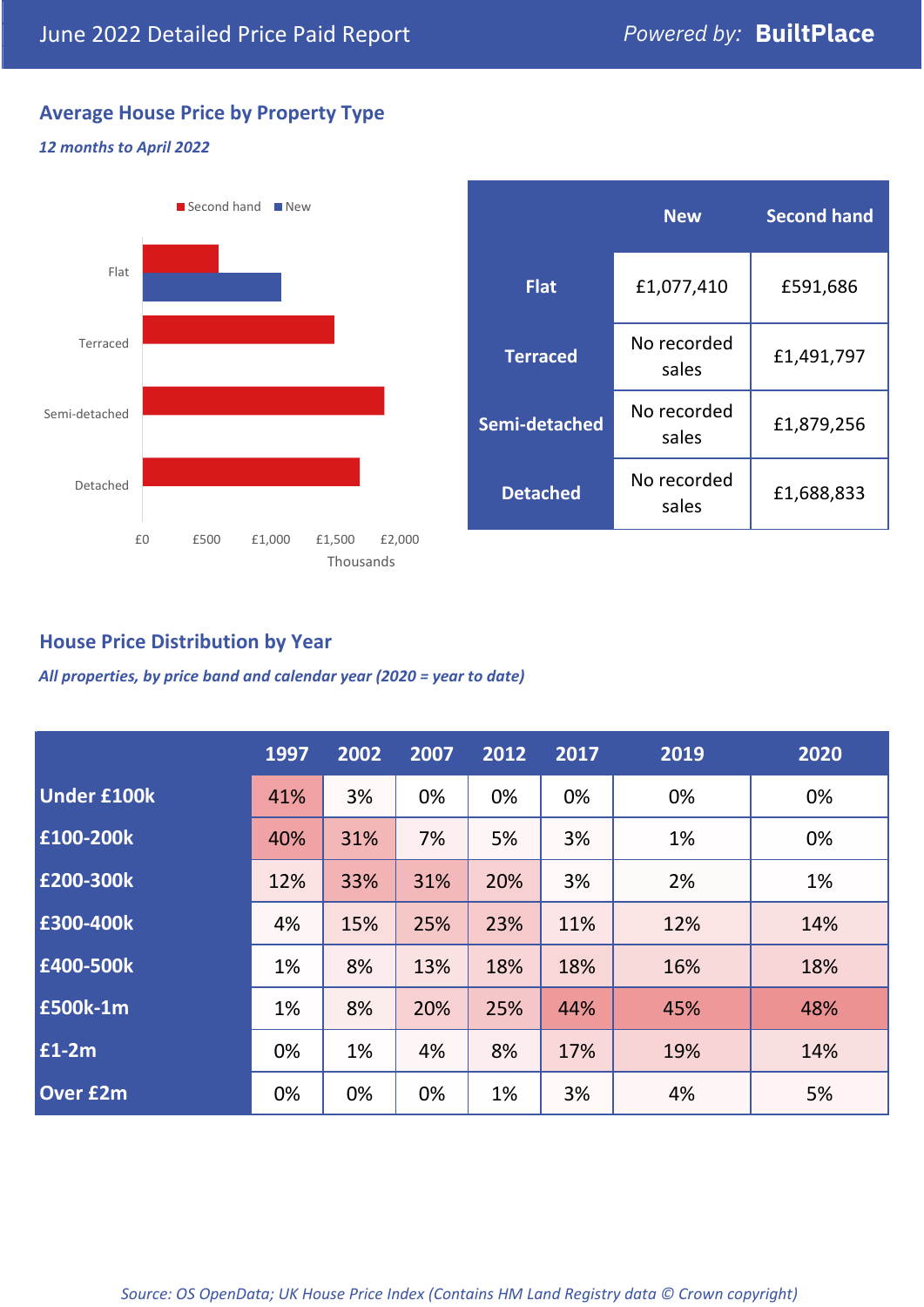### **Transactions (February 2022 data)**

*Annual Transactions, Indexed (2001-05 average = 100)*



There were 2,062 transactions in Islington during the 12 months to February 2022. This is 68% of the average from 2001- 05 and suggests activity is significantly below pre-downturn levels.

Transactions in Islington have fallen by 28.3% since 2014, compared to changes of -21.3% for London and -7.7% for England.



#### *Cash and New Build Sales as % of Total, by Year*

*Note: The data on this page EXCLUDES transactions identified as transfers under a power of sale/repossessions, buy-to-lets (where they can be identified by a mortgage), and transfers to non-private individuals - i.e. it comprises only Land Registry 'A' data.*